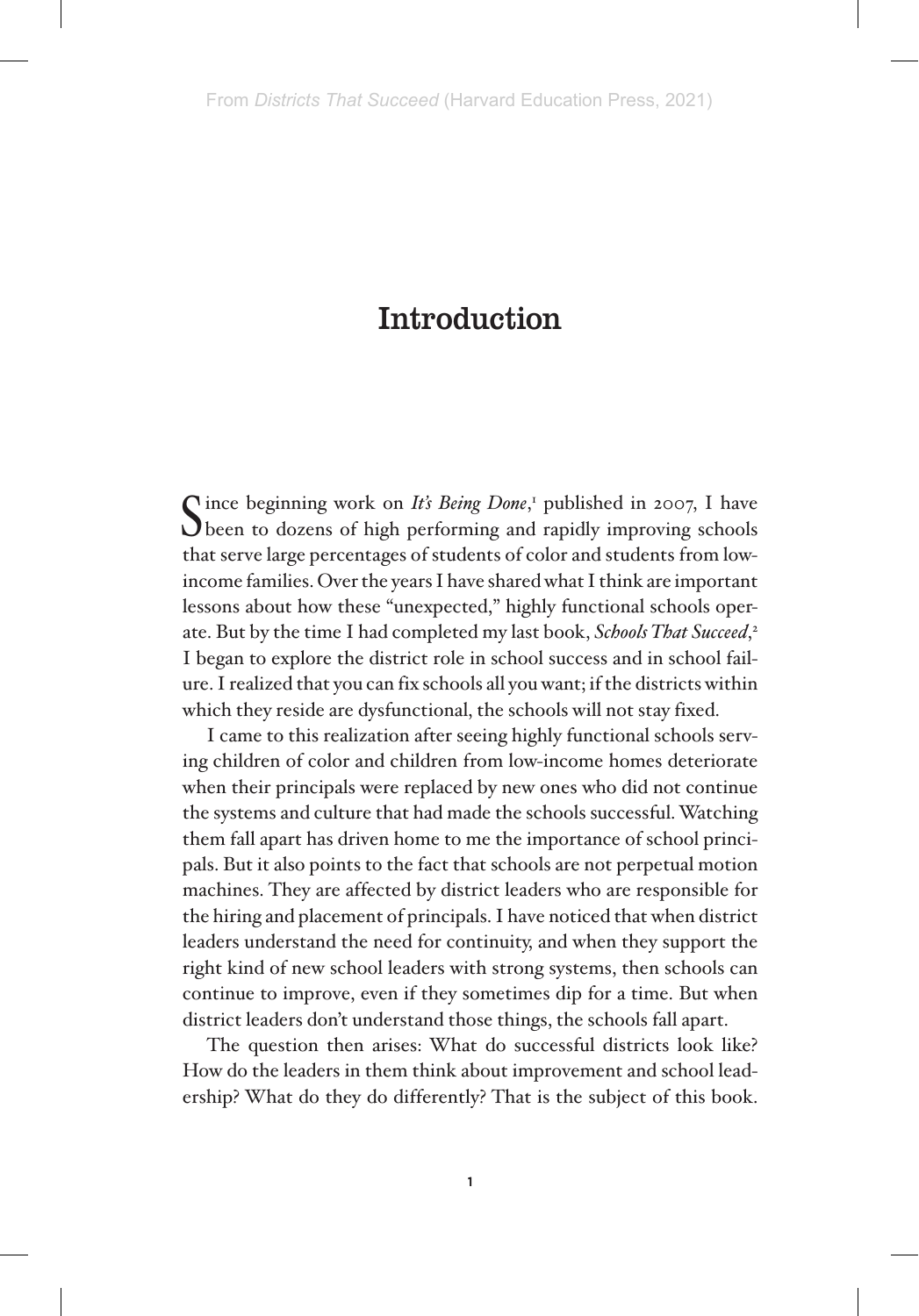Expanding my lens from schools to districts does not in any way negate the importance of schools. Rather, it is a recognition that schools live within complex ecosystems that affect them in any number of ways, from finances to personnel procedures.

In some ways, we are at a crossroads. Many of the big "reforms," driven by big ideas and big philanthropic dollars, have failed or stalled. The resulting disappointment feeds a larger narrative that public schools are hopelessly defective and incapable of improvement. This, in turn, has nourished a determined political attempt to undermine all democratic public institutions as inherently corrupt and unworthy of tax dollars.

This book will demonstrate that there are educational leaders whose knowledge and skill in running districts can be exposed and shared, to use the language of British education researcher Mel Ainscow.3 They are not perfect leaders running perfect districts. But they have solved some of the problems that other districts around the country face, and the lessons they have learned should be studied for the wisdom they contain.

# ACHIEVEMENT, EQUITY, AND DEMOCRACY

The good news contained in this book is that educators out there know how to make public schools better—a lot better. By systematically exposing their expertise, we can learn how to help all schools get better. The question is not whether we *can* but whether we *will.*

But before we even get to that, I feel the need to state something. It is so obvious, and yet sometimes gets lost in all the debates swirling around public schools that it bears saying: We established schools to help kids get smarter.

Kids aren't born knowing a whole lot, and it is the rare family that can teach them everything they need to know. Every society has had ways to impart knowledge and skill to children, but until the modern era few have ever considered it necessary to teach any but a small few more than the basics.

For most of human history, advanced knowledge was reserved for priests and the sons of rulers, who were taught privately or in small academies dedicated to teaching them their history, their culture, and the principles of governing.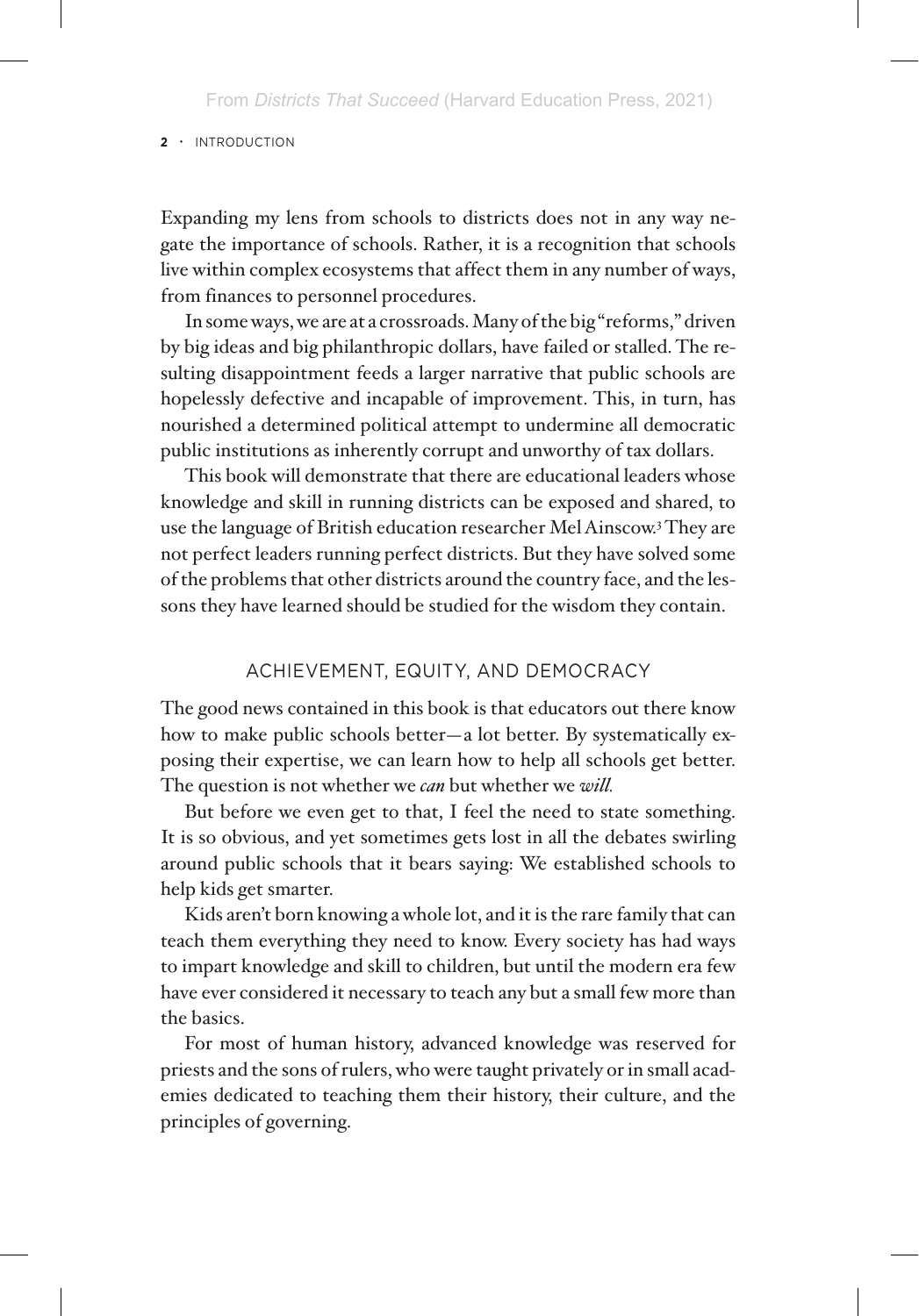Introduction • **3**

With the founding of the United States came the revolutionary notion of ending the rule of inherited aristocracy, and a more democratic idea of education came into being. For ordinary people to be able to weigh in on the important issues of the day they needed to know quite a bit about history, geography, and science. And they needed familiarity with the literature and art that help us make sense of the human condition and provide us with a common set of metaphors and allegories to illuminate our discourse.

Skeptics who believed most children incapable of learning more than the minimum required for survival were countered by those with a more optimistic view of the capacity of humans to learn. Local communities set up schools both to prepare educated citizens who could wield democratic power wisely and to ensure that our nation had the benefit of talent that previous societies had neglected. Instead of laboring on farms and in mills and factories, more children over time learned to read, write, and cipher, unleashing enormous economic, intellectual, and cultural energy. Every expansion of education saw a greater expansion in our economy and world power, from the initial establishment of grammar schools to the expansion of high schools, land-grant colleges, and the passage of the GI Bill. For the first time in human history, vast numbers of ordinary people with no connections to wealth and power had the opportunity to make their way unimpeded by the obstacles of class, in large part because of the nation's commitment to public education.

Except, of course, the United States has never had an unalloyed commitment to democracy—which means it has never been committed to the education of *all* children, most particularly African American children, who were forbidden from learning to read in much of the pre– Civil War South.

The tension between Americans who believe in a democracy where ordinary people have a say in how they are governed and those who don't has played itself out in endless permutations. And public schools have been key battlefields.

The starkest example comes from the Reconstruction period. One of the first things African Americans in the South did when they were free to act politically after the Civil War was to establish public schools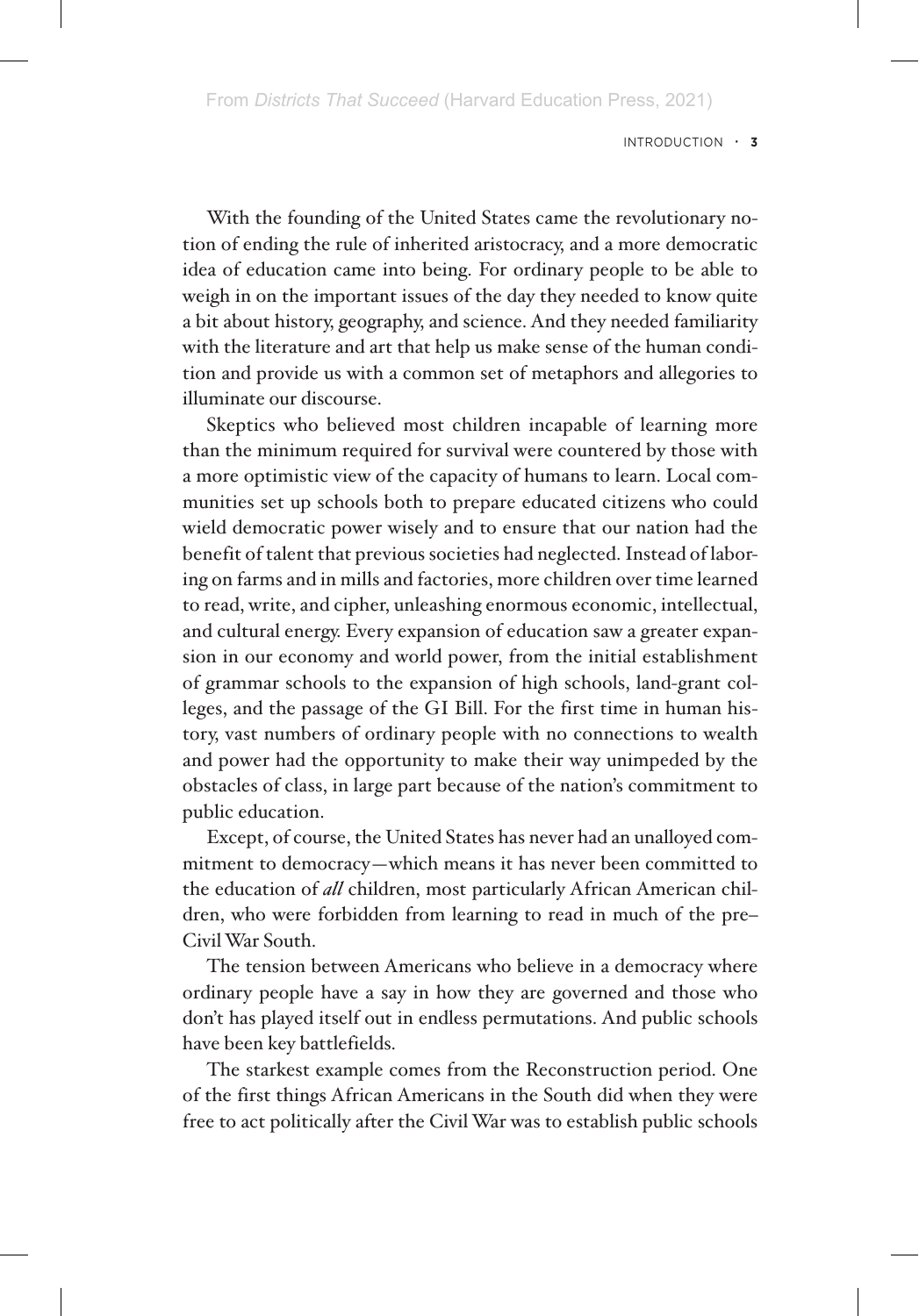for all children. And when the antidemocratic counterrevolution set in after Reconstruction, one of the first things white Southern aristocrats did was to defund those schools. To make their point even clearer, they burned many schools to the ground and murdered teachers and principals. They knew that schools make kids smarter, and that smarter people are in a stronger position to demand equality and wield power; not only were they unwilling to share power with African American people and Native people, but also with poor white people. Well-funded schools threatened white oligarchs' power, so they did away with them and continued to send their own children to private academies or educate them at home with tutors.

Since then we've had many battles between pro- and antidemocracy forces.

One of the key victories for democracy was the passage of the Voting Rights Act of 1965. It enforced the constitutional right of every adult citizen to vote and thus be part of helping shape local, state, and federal policies. That step toward democracy was accompanied by a national commitment to ensuring that all children receive a quality education, no matter who they were or where they lived. The concrete expression of this commitment was the federal Elementary and Secondary Education Act (ESEA) of 1965, the first part of which (Title 1) sent a huge chunk of money to schools with students living in poverty. For the first time in American history, every child would have access to a quality school with sufficient staffing, books, and materials. Finally, the promise of equality and democracy seemed real.

But here we come to one of the paradoxes of modern American education.

The twentieth-century president arguably most committed to democracy inadvertently undermined public education.

This takes a little bit of telling.

President Lyndon B. Johnson, who pushed, pulled, and pressured Congress into passing the Voting Rights Act and the ESEA, as well as other pro-democracy laws such as the Civil Rights Act of 1964, had been a teacher early in his adulthood. He saw firsthand the corrosive effect of segregation, which had consigned the Mexican American children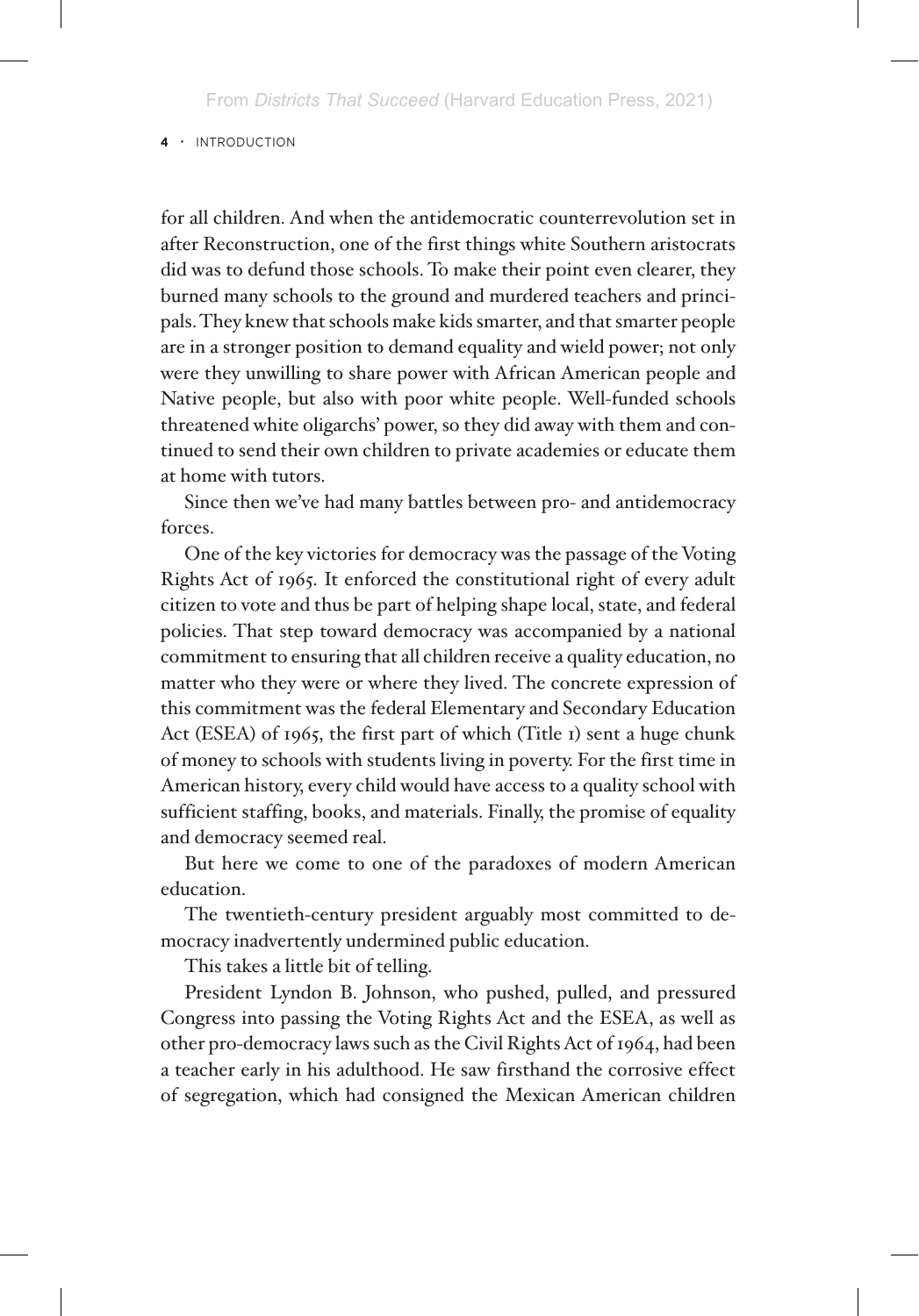he taught to schools with few books and inadequate facilities. Johnson was determined to ensure that all children, no matter what their background, had good schools.

And he knew children in those schools would rise to the challenge because he knew schools make kids smarter.

But he also knew it would be helpful to have intellectual support for his position. So he commissioned a report from a social scientist who compiled a vast quantity of information about American schools, their funding, and their outcomes. Johnson had assumed the data would show that poor children and children of color on average had inadequate schools, and that when they had access to adequate schools they learned as much as white middle-class children.

James Coleman did indeed find that on average poor children and African American children had much less access to books, laboratories, teachers, and other markers of adequate schools. But he found something that shocked not only Johnson but the education world as well. When he controlled for funding and staffing and numbers of books and the other things he could quantify, Coleman found that poor children and children of color didn't achieve at the same level, on average, as white middle-class children.4 Achievement was more highly correlated with children's backgrounds than with the school characteristics he studied. This was not what Johnson had wanted to hear. He had wanted to hear that schools made kids smarter, and Coleman hadn't found that.

Something often missed in discussions of the Coleman report is that Coleman noted that some schools seemed to have more of an effect than others, particularly for African American children. But this was a tentative finding requiring more research and received little notice.

Another thing often missed was that the measures Coleman used were crudely quantitative and didn't capture anything about curriculum or instruction—or what we would call school quality. He was working with the data he had, not all the data required. And the data he had couldn't answer the question *why* achievement was correlated with student background.

Johnson understood how devastating the Coleman report might be to his pro-democracy agenda and tried to bury it by releasing it on the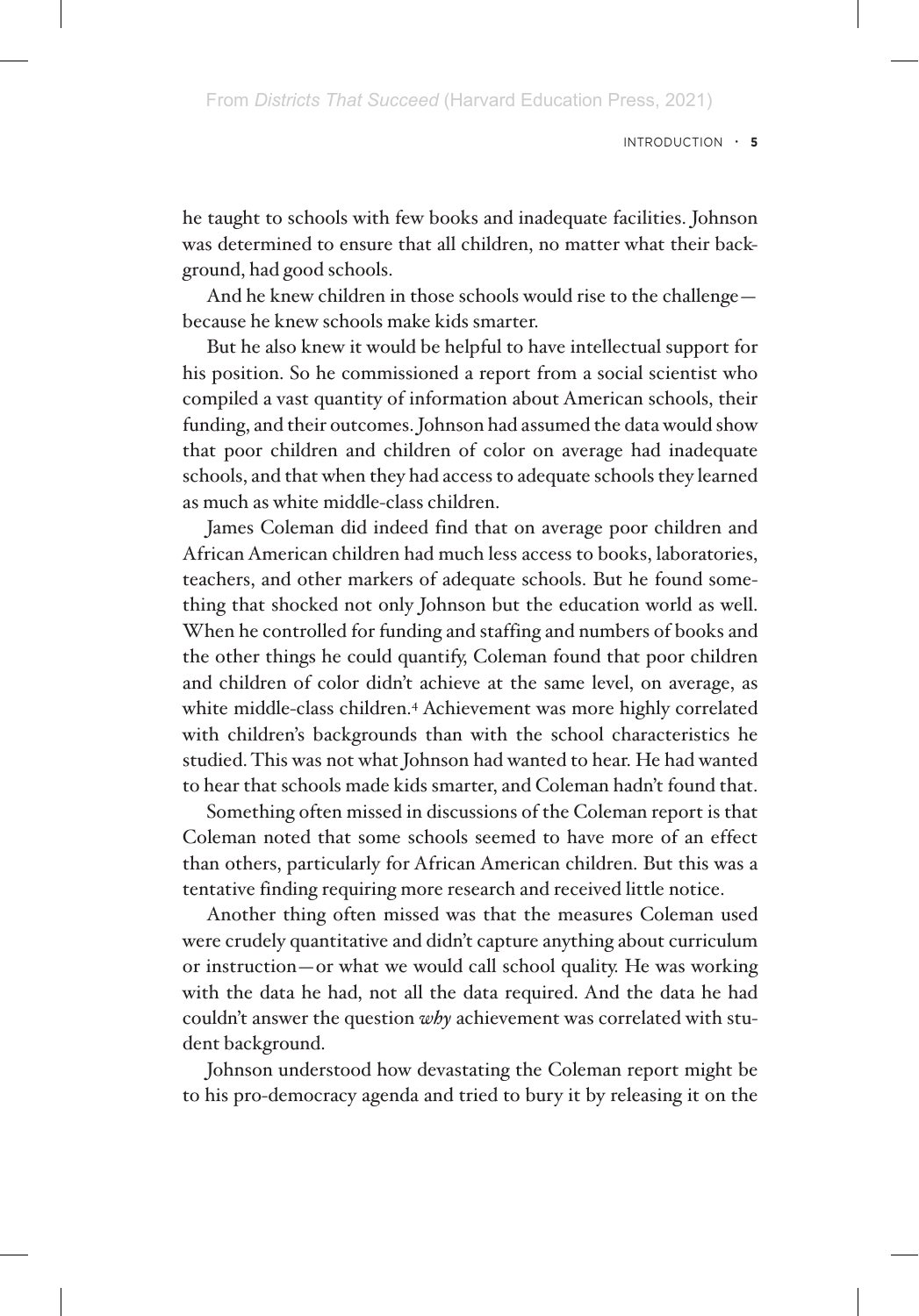Friday of the Fourth of July weekend. His subterfuge didn't work. Over the subsequent decades, the Coleman report went on to become one of the most—if not *the* most—influential pieces of social science ever published. It has launched thousands of spin-off studies demonstrating the correlation between poverty, ethnicity, and low academic achievement, and it remains the cornerstone piece of research assigned to future teachers and principals.

The effects have been devastating. Among other things, the Coleman report and its successors have provided a rationale to those who were looking to oppose adequate schooling for all children. It doesn't matter, they say, how good schools are; kids come in with whatever smarts they have—due to nature or nurture or both—and schools can't make them smarter.

Those who believe in democracy have continued to push for betterfunded schools, particularly for children of color and children from lowincome families. But they are continually faced with the argument that children of color and children born into poverty are already so damaged there is little schools can do to educate them. For a couple of decades at the end of the twentieth century and the beginning of the twentyfirst, the argument that African American children are incapable of high achievement became socially unacceptable and was replaced with semipolite euphemisms about family culture rather than direct language about race. But the racist argument that, on average, African American children are intellectually deficient—the lie told to justify slavery, segregation, and oligarchy—was kept alive in those years by pseudo-intellectuals like Charles Murray.<sup>5</sup> In recent years that lie has roared back, predictably accompanied by the antidemocratic efforts to restrict voting in ways that especially disenfranchise African Americans, immigrants, and people with low incomes. As in the post-Reconstruction period, antidemocratic efforts and the movement to underfund and undermine public schools have gone hand in hand.

Meanwhile, despite notable success stories, public schools have failed at scale to break the correlation that Coleman found between achievement and socioeconomic status.<sup>6</sup>

The social scientist who is probably closest to being Coleman's intellectual heir is Sean Reardon, Professor of Poverty and Inequality at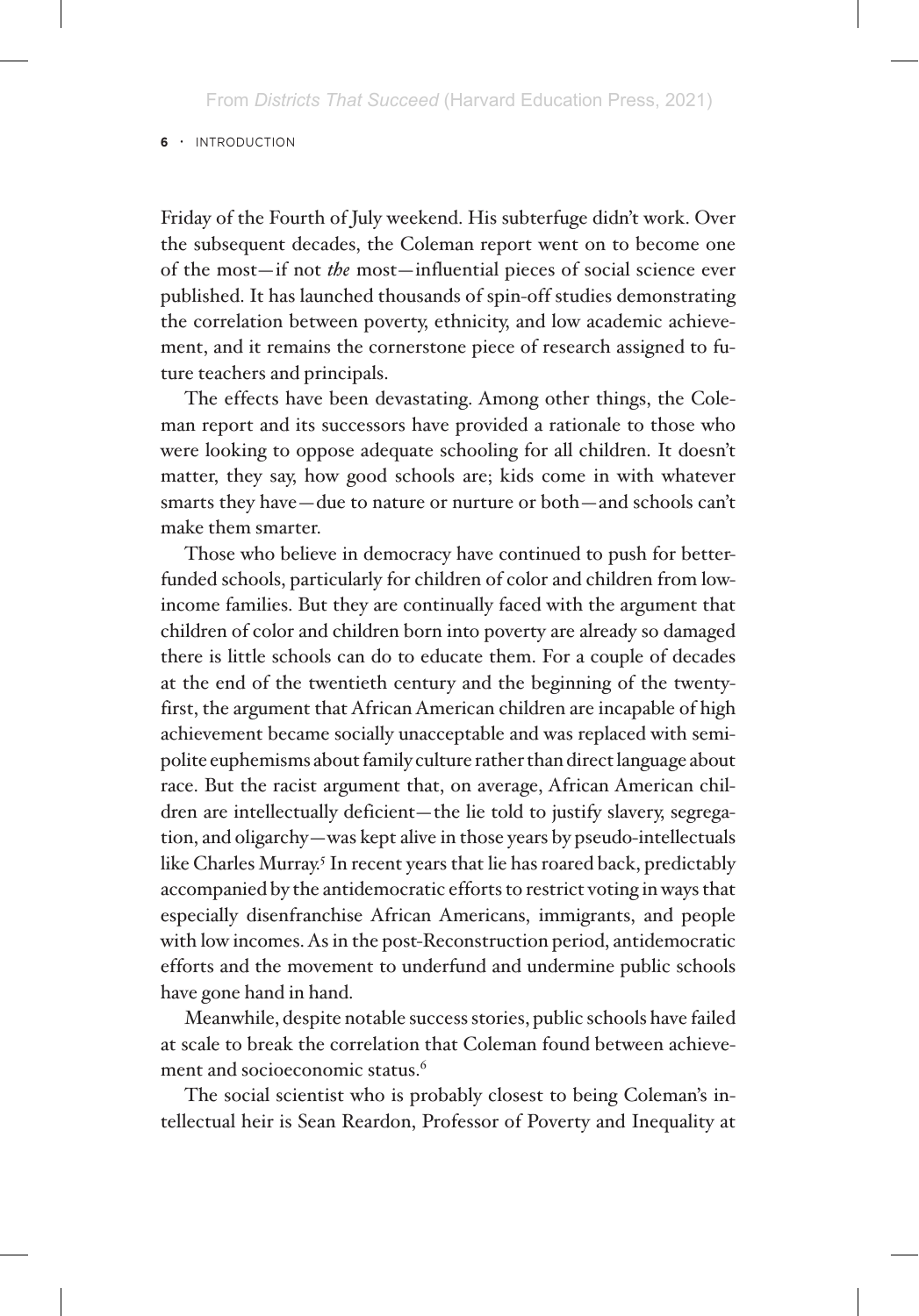Introduction • **7**

Stanford University. Instead of looking only at individual schools, he looks at school districts. He and a team of researchers spent upwards of four years putting just about all school districts onto a common scale that allows for a comparison between districts based on the socioeconomics of the students in the districts and their academic achievement. And, similar to Coleman's finding more than fifty years ago, Reardon has found that poverty and low achievement are tightly correlated: as the percentage of poor students in a district increases, academic achievement tends to decrease. There are exceptions, but that is the general tendency.

In the fifty years between Coleman and Reardon, of course, we've seen endless numbers of "reforms" aimed at breaking that correlation: comprehensive school reform, school consolidation, small schools, teacher evaluations, test-based accountability, charter schools, vouchers, personalized learning, and many—many—more. Despite the churn, on average the socioeconomic background of children still closely correlates with their academic achievement no matter how you measure it—test scores, graduation rates, college-going, or whatever measure you want to use.

That does not mean that there have been no successes. Quite the contrary. High school graduation and college attendance are at the highest level ever among all groups. And in terms of academic achievement, 9- and 13-year-olds improved in reading and math considerably throughout the 1970s and 1980s, with African American and Hispanic students improving the most.7 Closing the test-score gap with white children seemed within sight until 1988, when progress stopped—right around the time school integration efforts also stalled. Gap-narrowing progress picked back up in the first decade of the twenty-first century, after which it stalled again.

Still, despite those periods of progress, it sometimes seems as if the correlation between socioeconomic status of children and academic achievement is tethered by some kind of law.

The question, of course, is why?

Coleman and Reardon's huge data sets can't answer that question.

To answer it, it is long past time to resurrect another line of research which has been largely ignored by huge sections of the education world.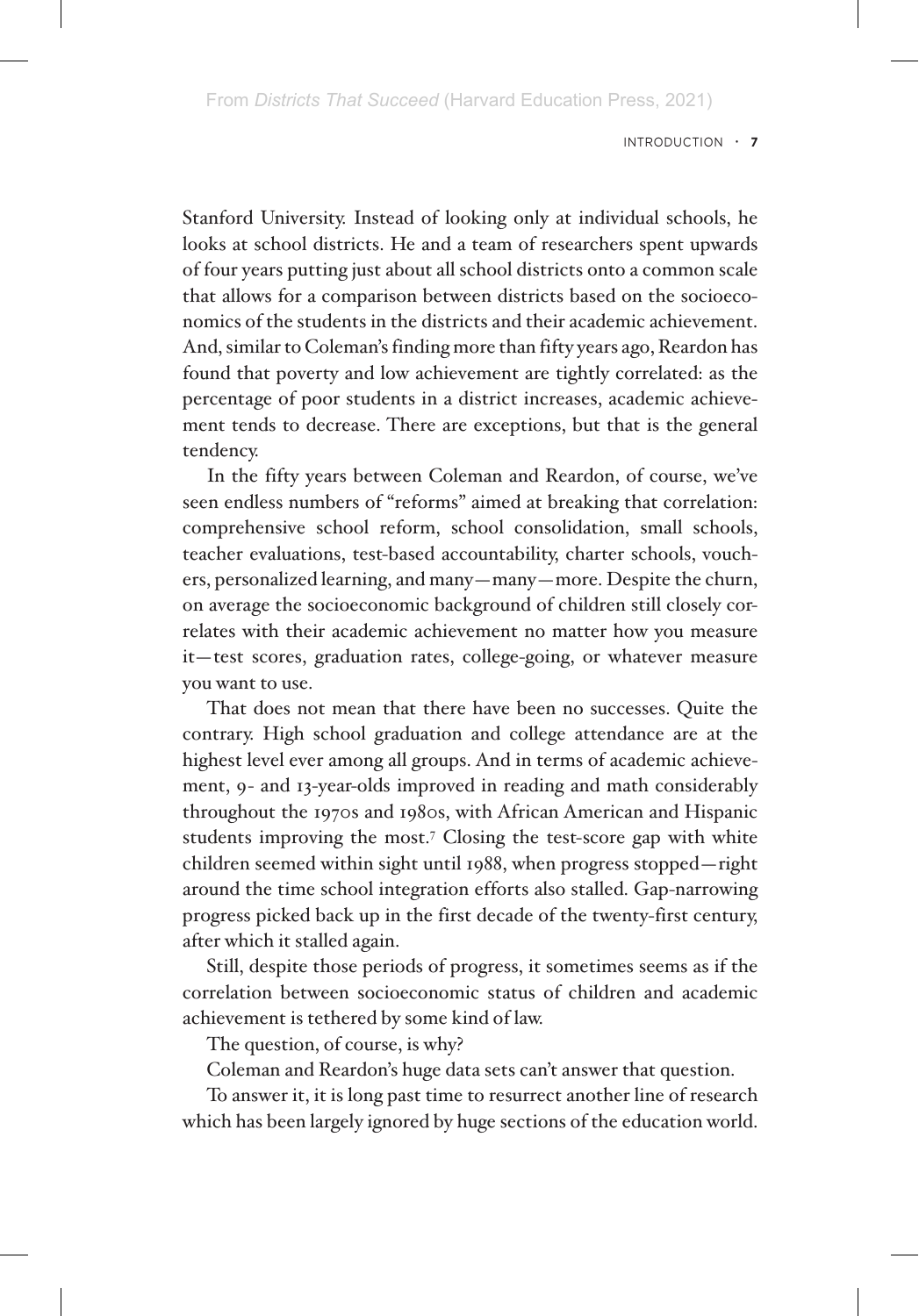# BUILDING ON EFFECTIVE SCHOOLS RESEARCH

Sir Michael Rutter is probably the foremost child psychiatrist in the world, best known for work he has done on autism and with Romanian orphans after the fall of Nicolae Ceauşescu. Back in the late 1960s and early 1970s, before he was world famous, he became curious about Coleman's observation that some schools seemed to have more of an effect than others.

The problem he had—the problem everyone who wants to figure out the effect of schools has—is that it is hard to account for student background. Take two schools that both score at about the national average on an assessment. They might seem to be about the same in terms of their effect. But if the first school only enrolls students who have previously scored in the top tenth of achievement, then you might reasonably conclude it is a terrible school. If the second only enrolls students who are in the lowest tenth, you might conclude that it's a fabulous school that teaches a whole lot.

Rutter did something clever to address the problem of student background. He took advantage of the fact that there had been a previous study of thousands of elementary school children in London that had gathered enormous amounts of information, including the children's fathers' job status, their academic records, their school discipline records, and teacher observations. For the most part those children went on to one of twelve London high schools in a dismal and depressed part of London.<sup>8</sup>

Rutter and his team of researchers followed the students when they entered high school, controlling for all the background factors. They found that the children's academic achievement largely depended on which of those twelve schools the children attended. "The results carry the strong implication that schools can do much to foster good behavior and attainments, and that even in disadvantaged areas, schools can be a force for good."9

Rutter and his team wrote *Fifteen Thousand Hours*, taking the title from the fact that children are in school for roughly fifteen thousand hours over their school careers. They not only established that schools make a difference—in other words, they said schools can make kids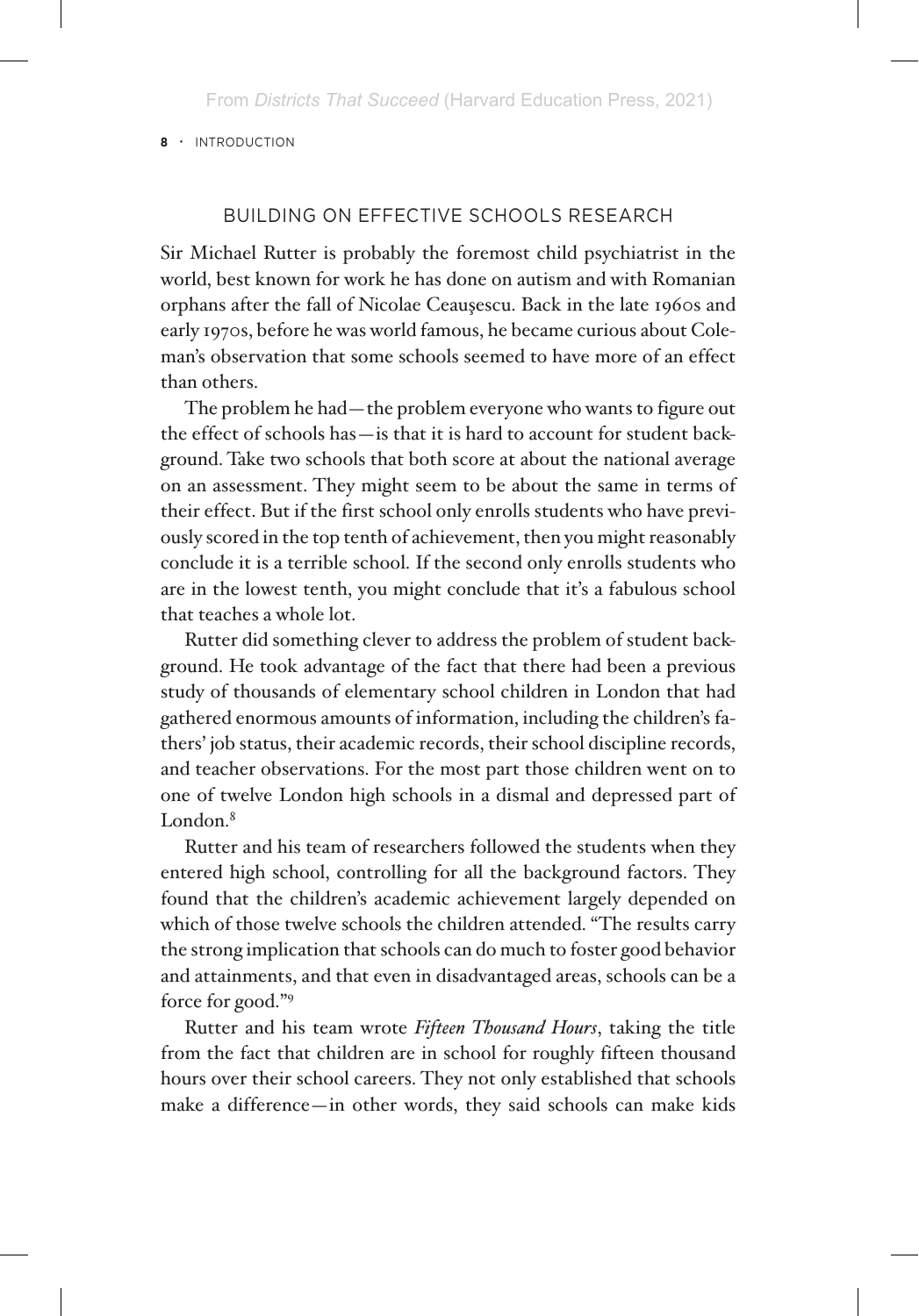Introduction • **9**

smarter—but also did case studies of those schools that were most effective in raising student achievement, characteristics that added up to what Rutter called "school ethos."

*Fifteen Thousand Hours* was a careful study and, like all careful studies, was bolstered with a lot of qualifications, making it difficult to find a description of school ethos that doesn't last for pages. But in 2002 Rutter revisited the work he had done as a younger man. In his essay he summarized what the original report had said:

The overall school organization or management features that stand out include good leadership that provides strategic vision, staff participation with a shared vision and goals, appropriate rewards for collegial collaborative working, attendance to staff needs and rewards, and effective home-school partnership.10

None of those things are weird or contrary to what most people in education would think sensible today. But they also don't constitute a recipe for what to do. Professional knowledge and skill are required to understand their implications and put them into practice.

Roughly at the same time Rutter was doing his research, Ronald Edmonds was also thinking about the question Coleman raised: Do some schools break the correlation between family background and achievement, and can we use their successes to learn how to make all schools more effective?

Edmonds had been an educator who—among other things—was assistant superintendent for the state of Michigan and senior assistant of instruction in New York City. He afterward served as director of Harvard's Center for Urban Studies and as an assistant professor at Michigan State University's school of teacher education.

He reanalyzed Coleman's data and identified schools in Michigan where poor children and Black children performed at least as well as middle-class and white children, calling them "effective schools" and then studied them to see what made them different.

In an article in *Educational Leadership*, he wrote: "What effective schools share is a climate in which it is incumbent on all personnel to be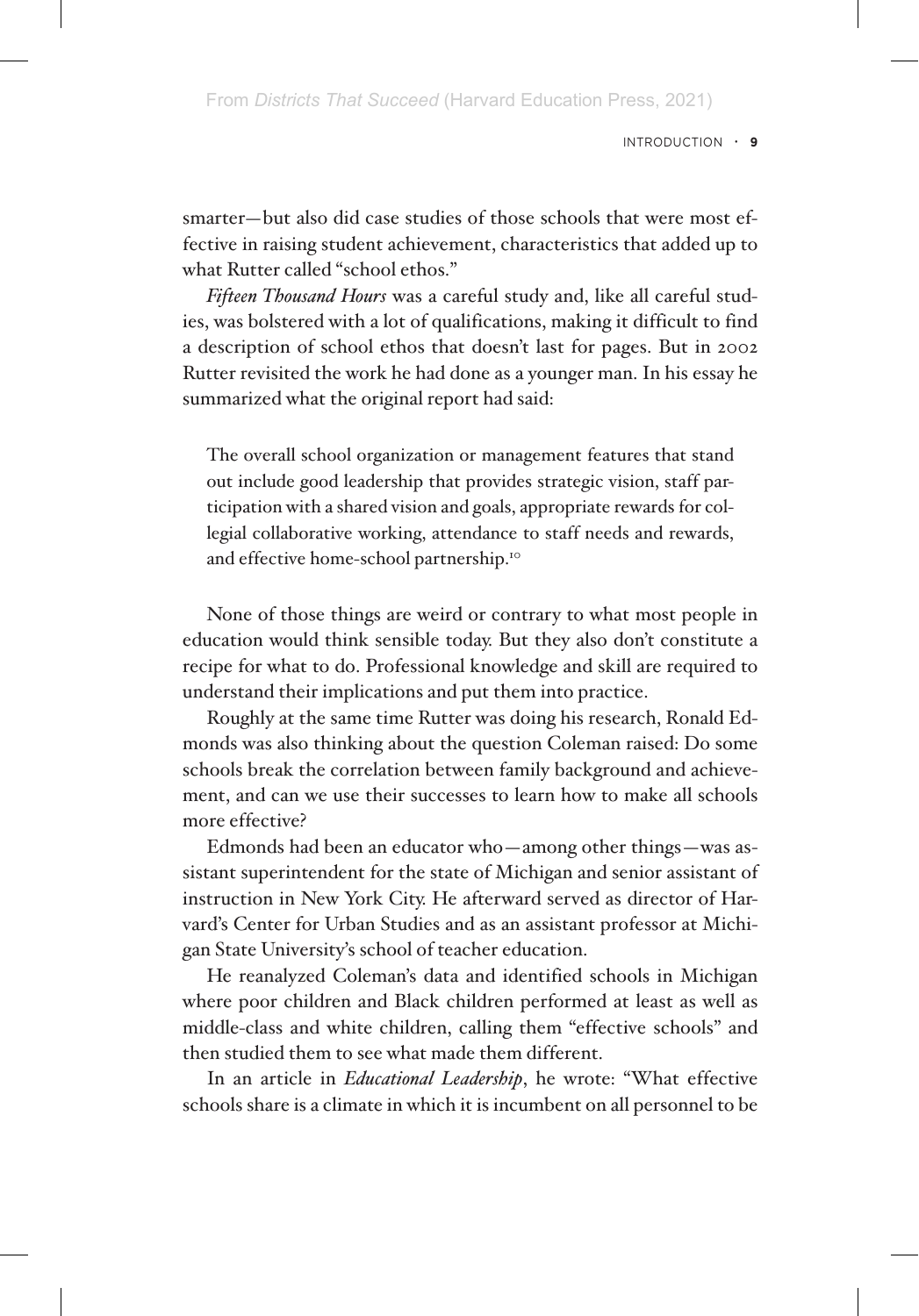instructionally effective for all pupils. That is not, of course, a very profound insight, but it does define the proper lines of research inquiry." When he spelled it out, his list overlapped quite a bit with Rutter's:

- They have strong administrative leadership without which the disparate elements of good schooling can neither be brought together nor kept together;
- Schools that are instructionally effective for poor children have a climate of expectation in which no children are permitted to fall below minimum but efficacious levels of achievement;
- The school's atmosphere is orderly without being rigid, quiet without being oppressive, and generally conducive to the instructional business at hand;
- Effective schools get that way partly by making it clear that pupil acquisition of basic school skills takes precedence over all other school activities;
- When necessary, school energy and resources can be diverted from other business in furtherance of the fundamental objectives; and
- There must be some means by which pupil progress can be frequently monitored. These may be as traditional as classroom testing on the day's lesson or as advanced as criterionreferenced systemwide standardized measures. The point is that some means must exist in the school by which the principal and the teachers remain constantly aware of pupil progress in relationship to instructional objectives.<sup>11</sup>

Edmonds died young, at the age of forty-eight. Although several people tried to continue his Effective Schools work, their efforts eventually petered out in the world of education consultancy, where they had significant effects on individual educators but less of an effect on the field as a whole.

In a 1982 interview Edmonds summed up his research approach as, "First you identify schools that produce the outcomes you're interested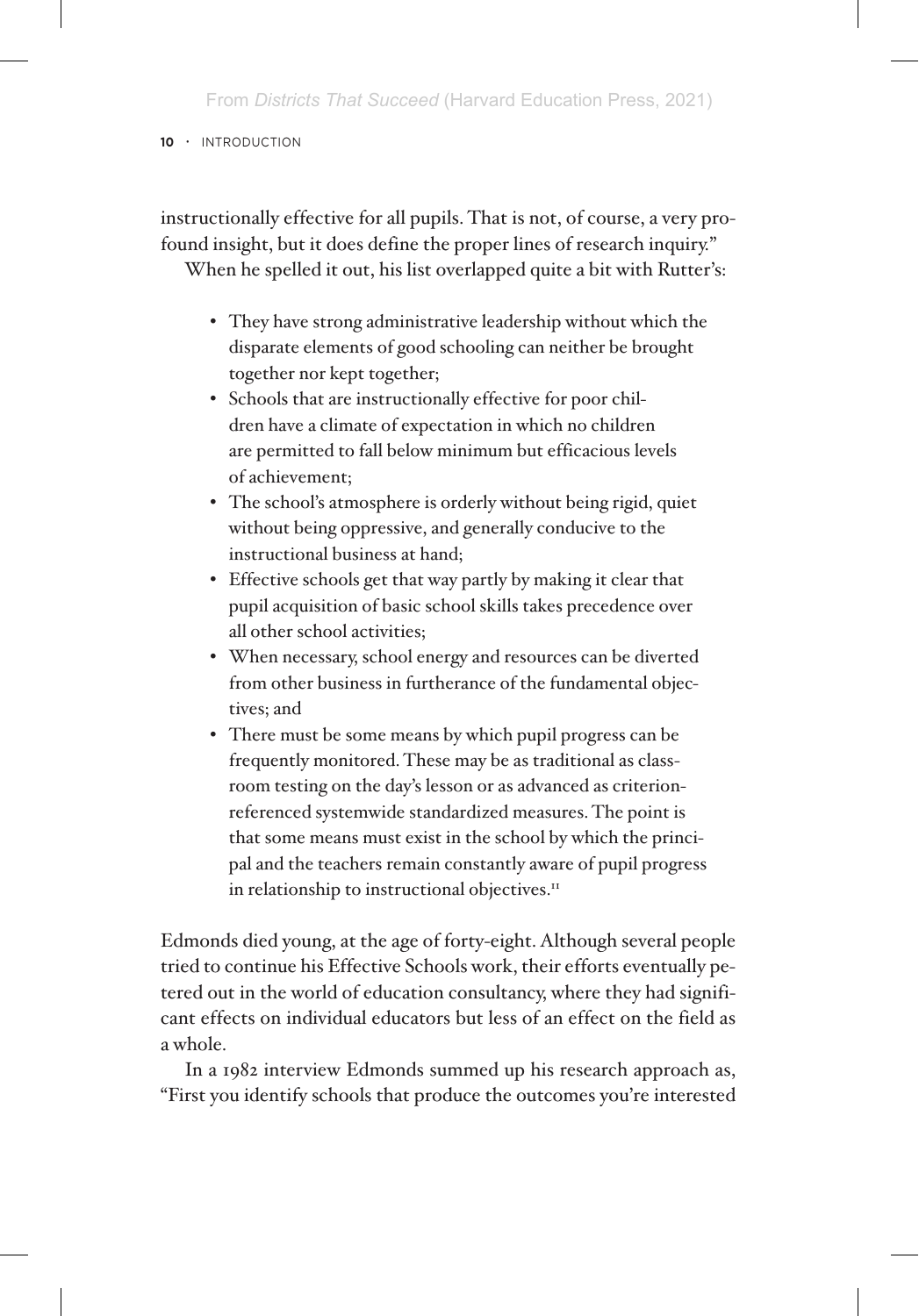in. Then you watch them and try to figure out what makes them different from ineffective schools."12

This is such an obvious way to proceed that it seems almost selfevident. And yet, since Rutter and Edmonds, little education research has been conducted in this way. Most educational research has fallen into two categories: correlational studies a la Coleman's and Reardon's, and studies of individual practices or programs. Both kinds of research are helpful and necessary. Correlations help us keep the big picture in mind, and studies on individual programs and practices can help educators distinguish the helpful from the snake oil and discover new ways to approach problems.

But if anything is clear from the history of education it is that correlational studies don't explain why some kids don't seem to get smarter, and no single program or practice seems to make a difference. Which is to say that most educational research in the US doesn't really help schools make kids smarter, but rather describes and catalogues school failure.<sup>13</sup>

That said, there are exceptions. Perhaps the biggest exception is the UChicago Consortium on School Research. The Consortium was founded by Penny Sebring and Anthony Bryk, who crossed paths at Harvard with Ronald Edmonds, and whose approach to research was deeply influenced by him.

I tell the story of the Consortium in chapter 2, but essentially Consortium researchers spent twenty years studying schools in Chicago that improved and schools that didn't improve. In 2010, the Consortium published its landmark book, *Organizing Schools for Improvement: Lessons from Chicago*, which concluded that, "School organization drives improvement, and individual initiatives are unlikely to work in isolation."14

This might seem like a modest return on so much effort, but the implications are enormous, and they challenge what the education world has been focused on for so many years: individual programs and practices. Instead, it puts the emphasis on organizational structures and systems that work together to make kids smarter.

The UChicago Consortium researchers said that if even three of "five essentials" were in place at a high level, and if one of these was effective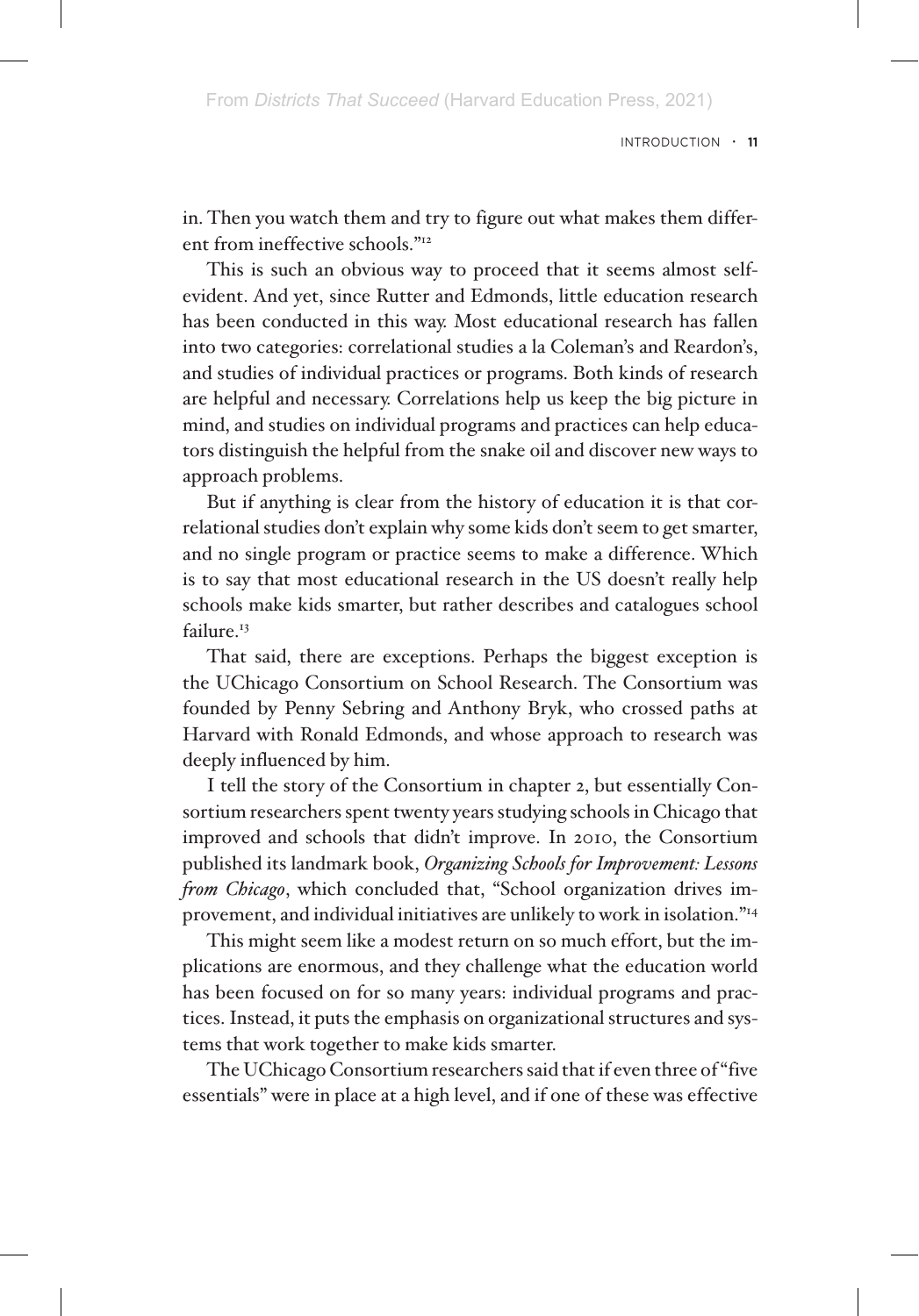leadership, then schools were *ten times more likely to improve* than if they weren't in place. This was a huge finding.

What were those elements?

- Effective leaders
- Collaborative teachers
- Involved families
- Supportive environments
- Ambitious instruction

It is easy to see how the Consortium's findings dovetail nicely with Rutter's and Edmonds's. Their findings still weren't a recipe for school improvement, but they provided a bit more solid footing than educators had had before.

In response, Chicago Public Schools shifted ground. Signs went up all over the district office saying that schools were the unit of change and principals were the leaders of that change.

CPS began rating schools based on the five essentials and used surveys designed by the Consortium to gather the data. The district began focusing on ensuring that schools had principals who knew how to build school cultures where collaborative teams of teachers provided ambitious instruction and built good relationships with students and families. That's a tall order, but slowly Chicago began preparing the right kinds of principals and getting them in the right jobs.

Lots more went on in Chicago, some of which is detailed in chapter 2, but the big picture is that over three decades, the district improved. Fourth and eighth graders in Chicago now achieve at levels above many other cities and right around the national average. That is quite something for a district that was once dysfunctional enough that in 1987 then–US Secretary of Education William Bennett called it the "worst" district in the country—"an educational disaster, a complete meltdown."15

Many other cities have undergone massive "reform" efforts without anywhere near the improvement that Chicago schools have seen.

Serious educators pay close attention to UChicago Consortium, and several cities have recently started up their own partnerships with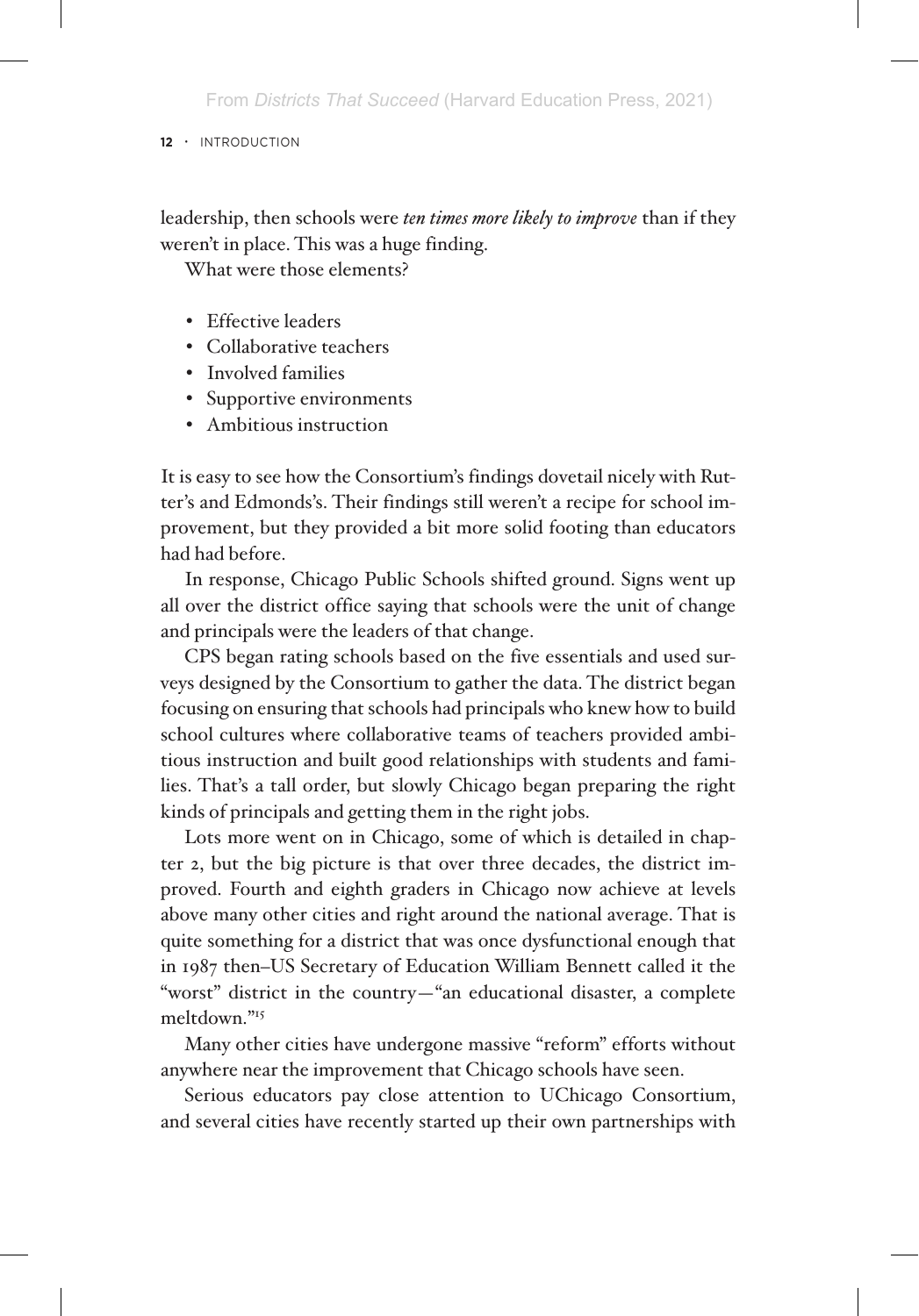universities in an attempt to replicate its role in Chicago, but for the most part the Consortium's work—and the work of Chicago Public Schools as a whole—flies under the radar.

One other major piece of research is worth noting here because it falls into this same line, and that is a study by scholars at the University of Washington and University of Minnesota who studied 180 schools across eight states and six years and concluded, "We have not found a single case of a school improving its student achievement record in the absence of talented leadership."16

This echoed what Edmonds had said in 1982, saying that recognizing the importance of principals was "not a theory, but a discovery."<sup>17</sup>

All of which is to say that the failure of many of the reform efforts of the last few decades have helped feed the Coleman-derived narrative that schools can't really help kids get smarter. And, just as President Johnson seems to have feared, that has in turn fueled arguments by antidemocratic forces who are determined to starve the schools of resources in state after state. The arguments they make are not that all that different from when the white oligarchy of the South reversed the advances of Reconstruction. Schools can't make children of color and children living in poverty smarter, so why send tax money down a rat hole?

However, the Rutter-Edmonds-Leithwood–UChicago Consortium research tradition demonstrates something quite different: the knowledge of how to structure schools that make kids smarter exists. Given the right conditions, that knowledge can be exposed and learned from so that more schools can help more kids get smarter.

# **ABOUT THIS BOOK**

This book presents the stories of five districts of widely different types—to explore the common themes among them and enable others to learn from their examples. It builds on and extends work I have done on a podcast, *ExtraOrdinary Districts*, for The Education Trust. As with the school profiles I have written, I highlight high performing and rapidly improving districts that serve students of color and students living in low-income homes who perform at high levels. Each one in some way breaks the correlation between students' background and achievement.